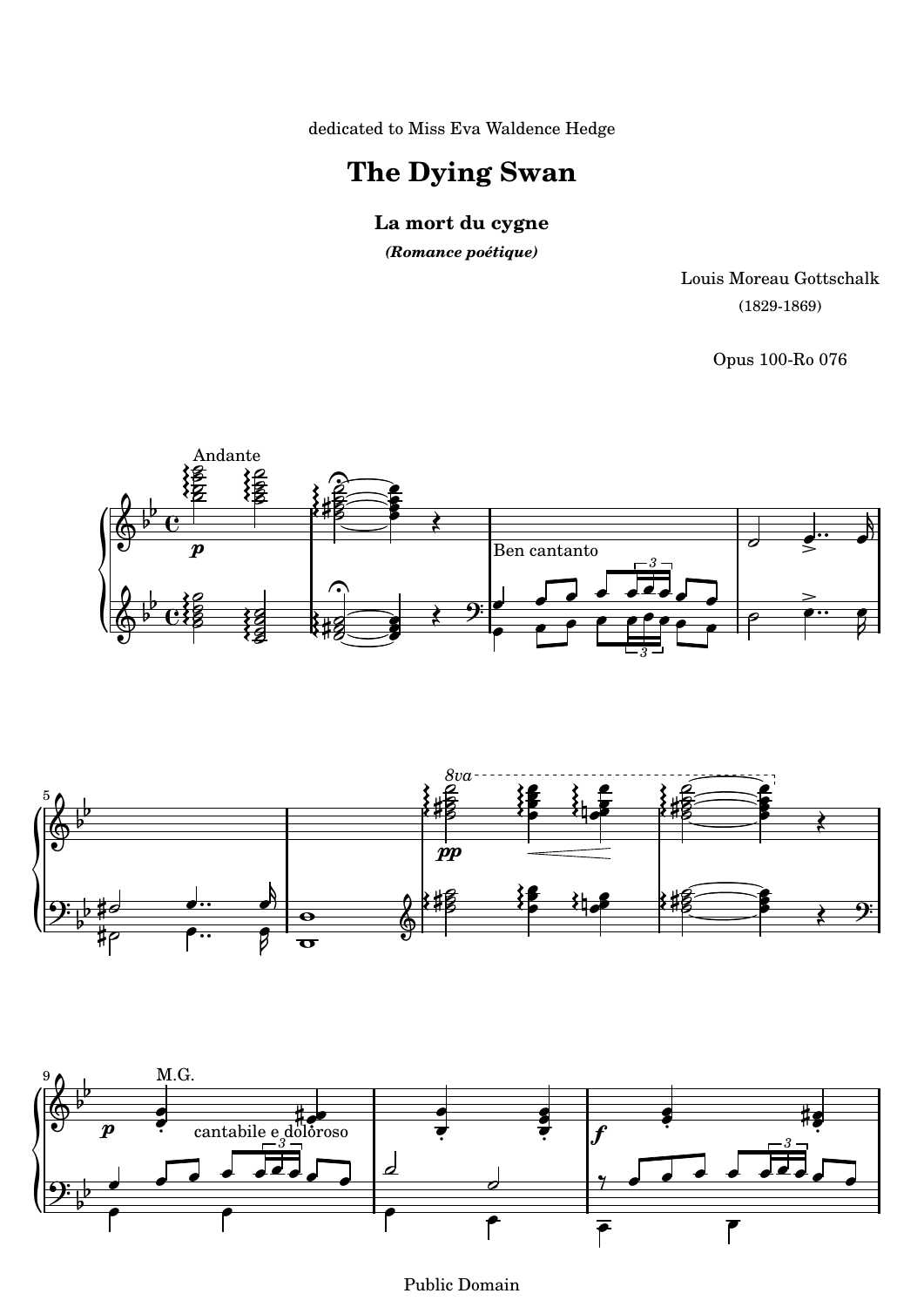





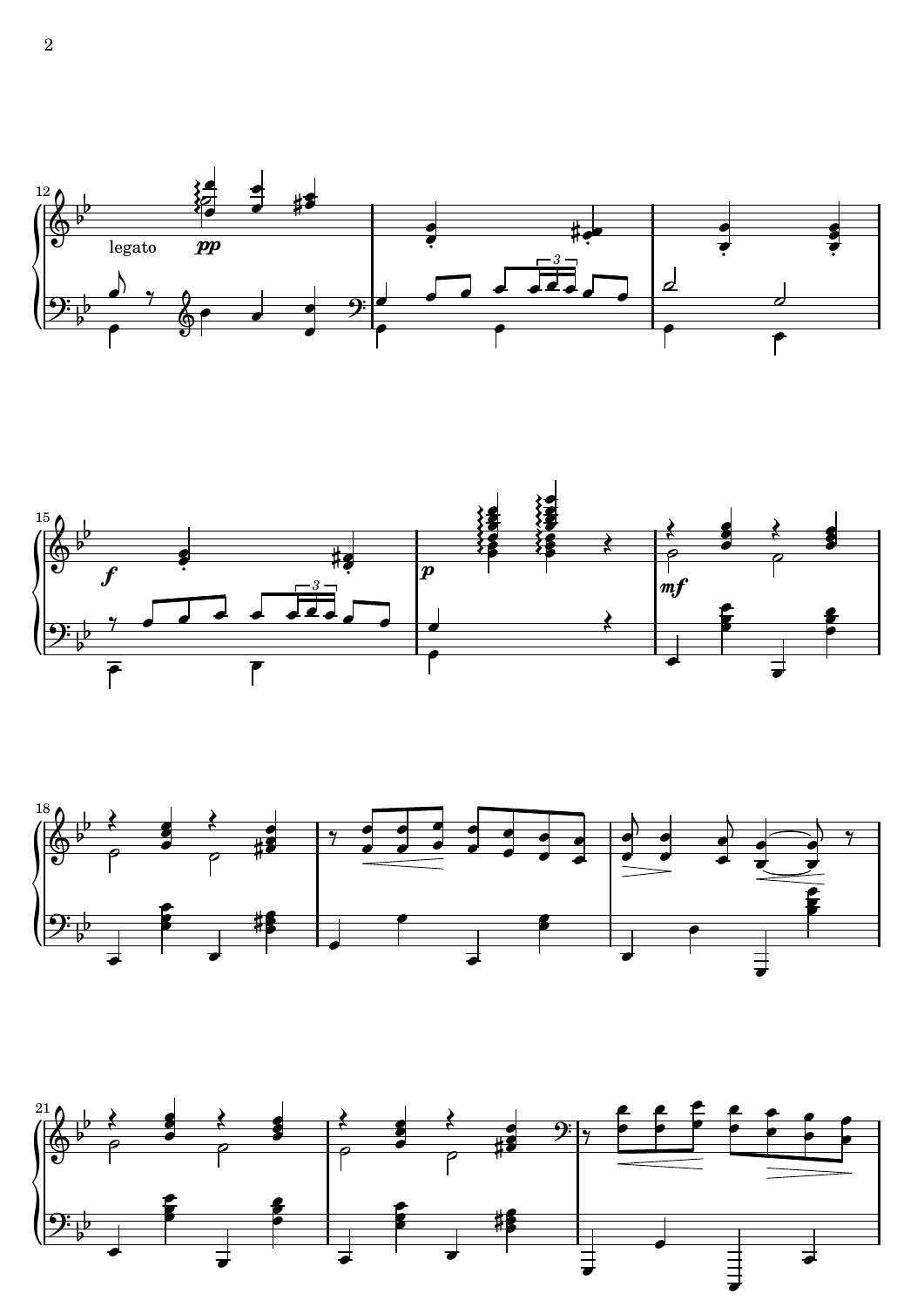Lento con expressione.







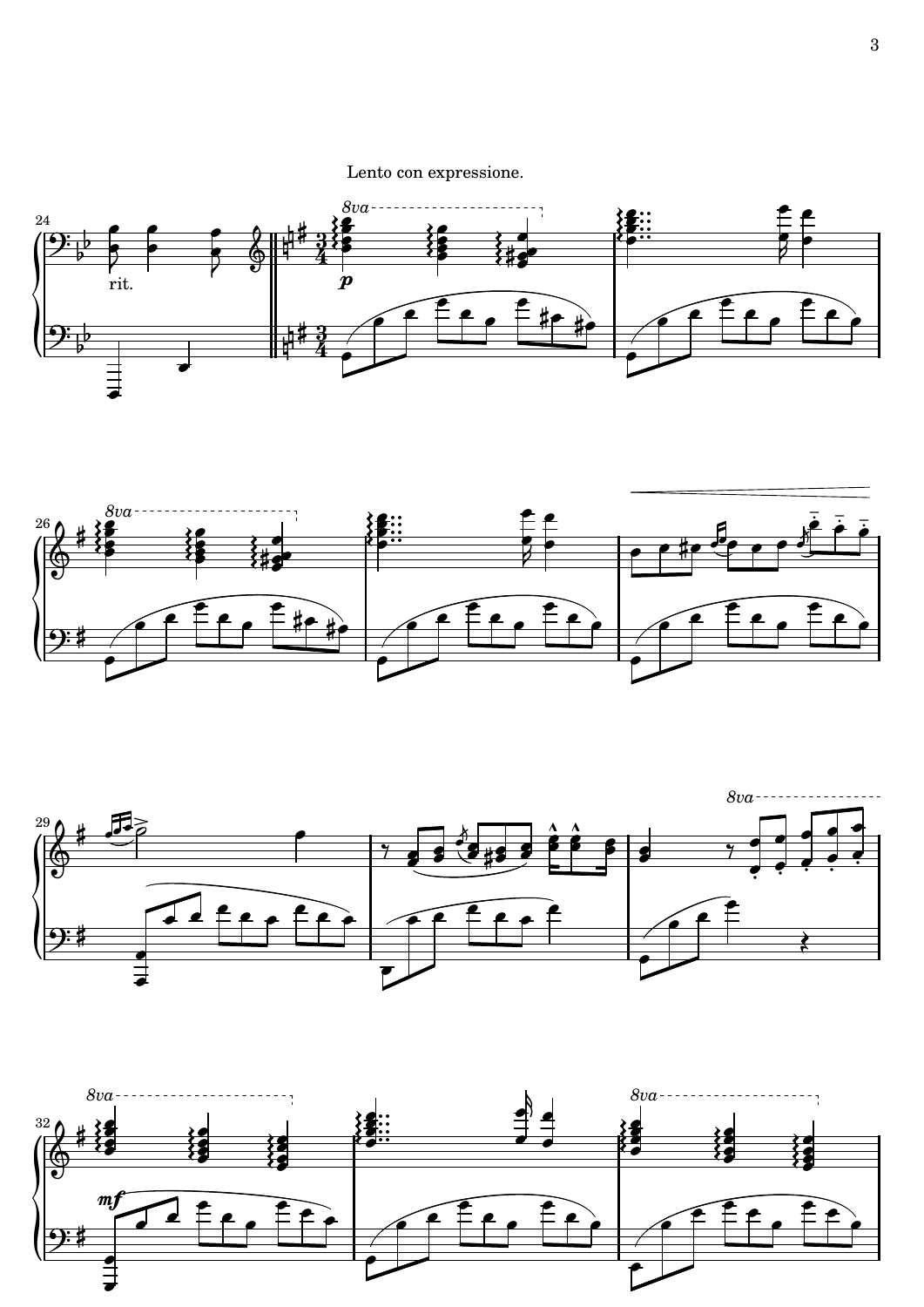





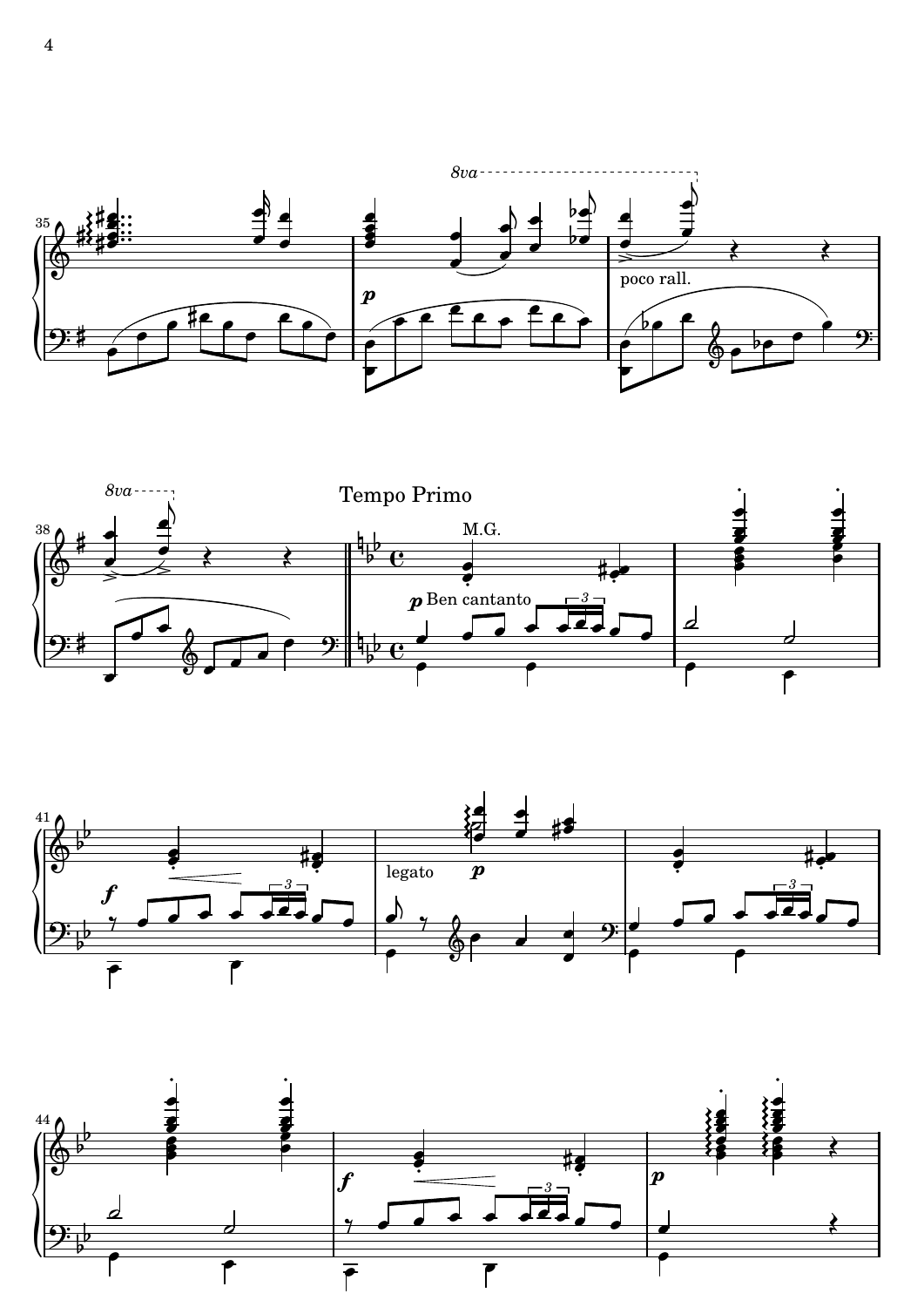